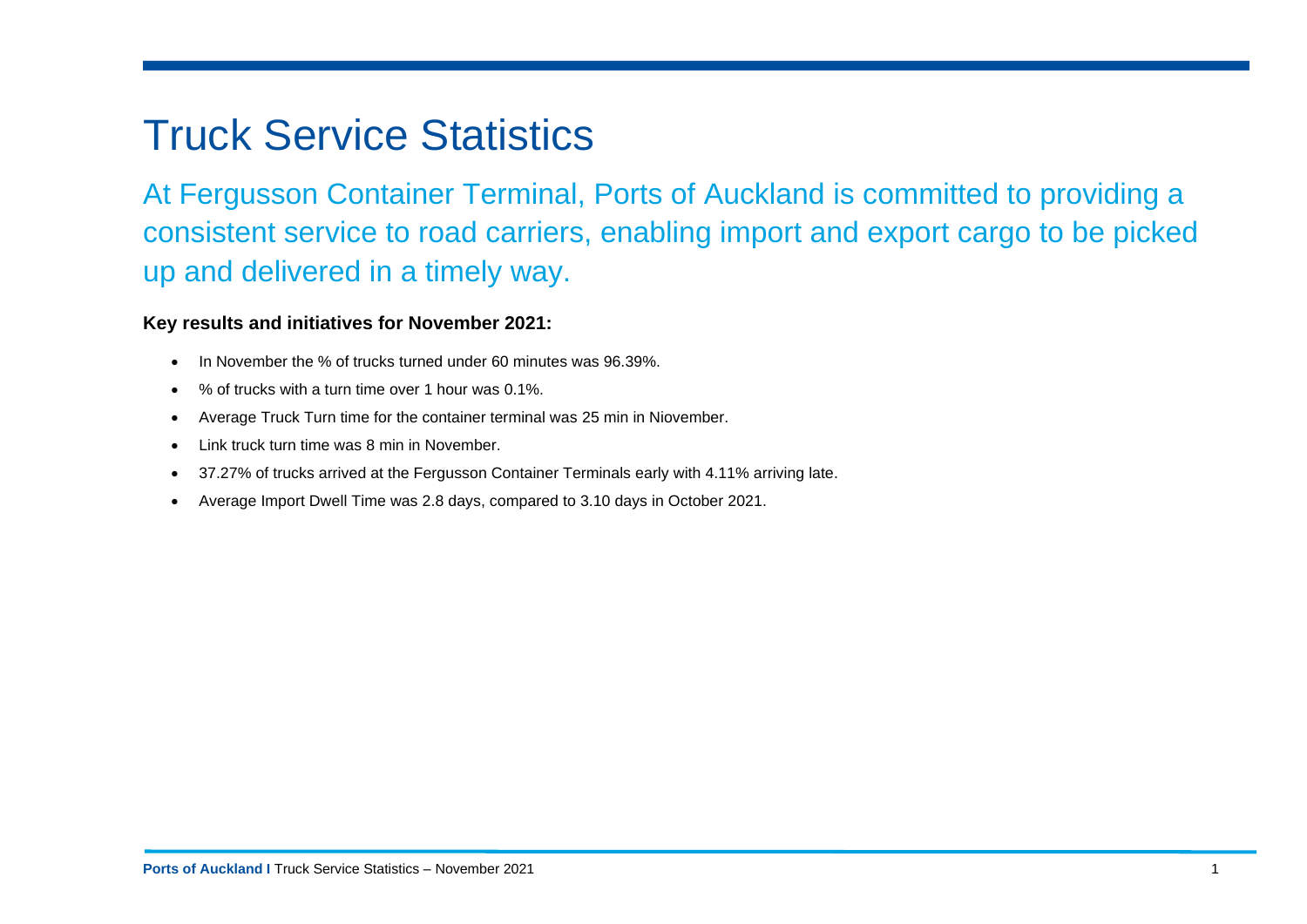The time to turn a truck is measured from the time the driver processes at the kiosk or road office until the last move for that visit.



**Truck Turn Times - Fergusson Container Terminal**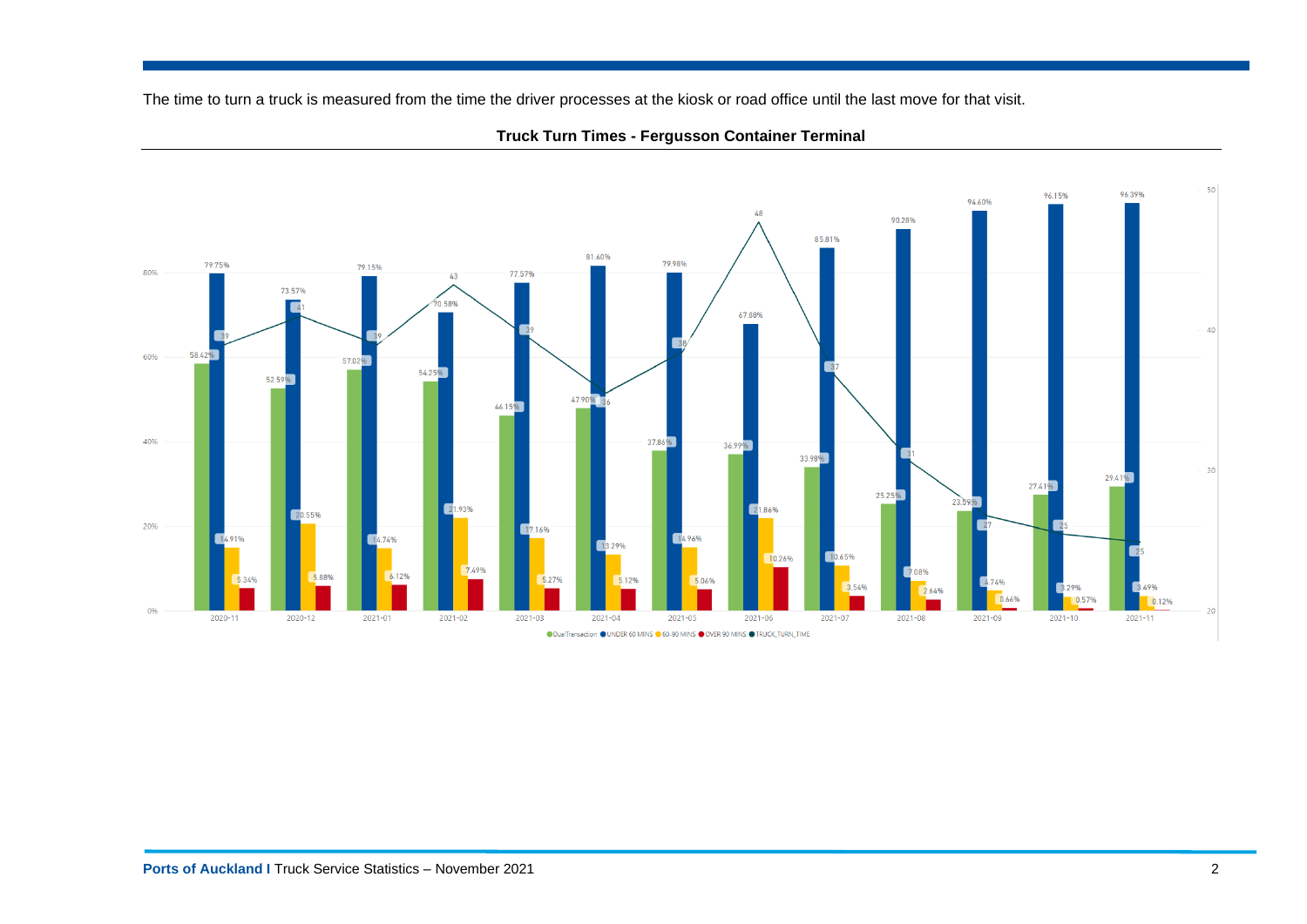#### **Truck on-time performance for VBS bookings.**

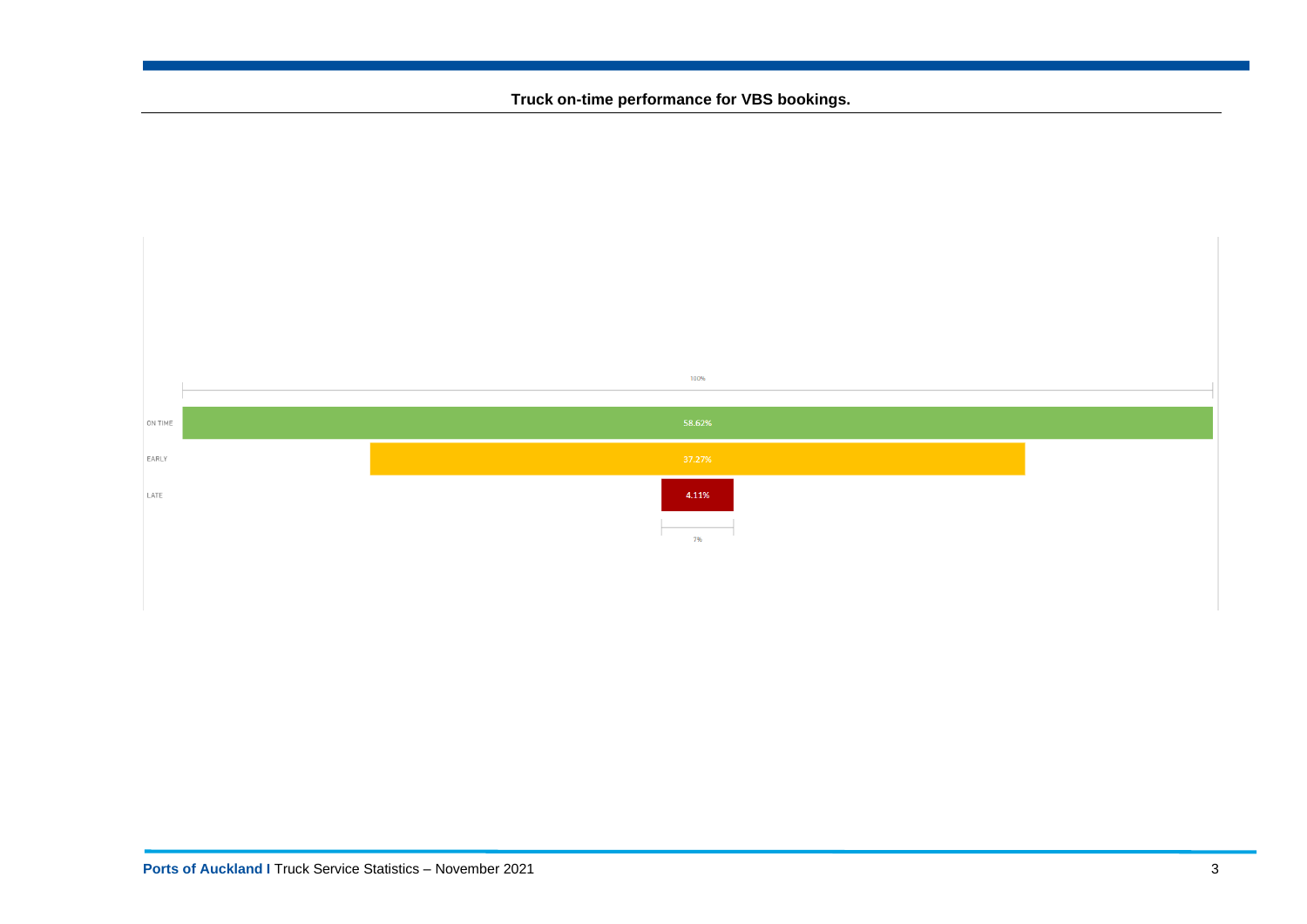### **Dwell time for import containers is calculated from the time a container is discharged from vessel until the container is delivered from the terminal.**